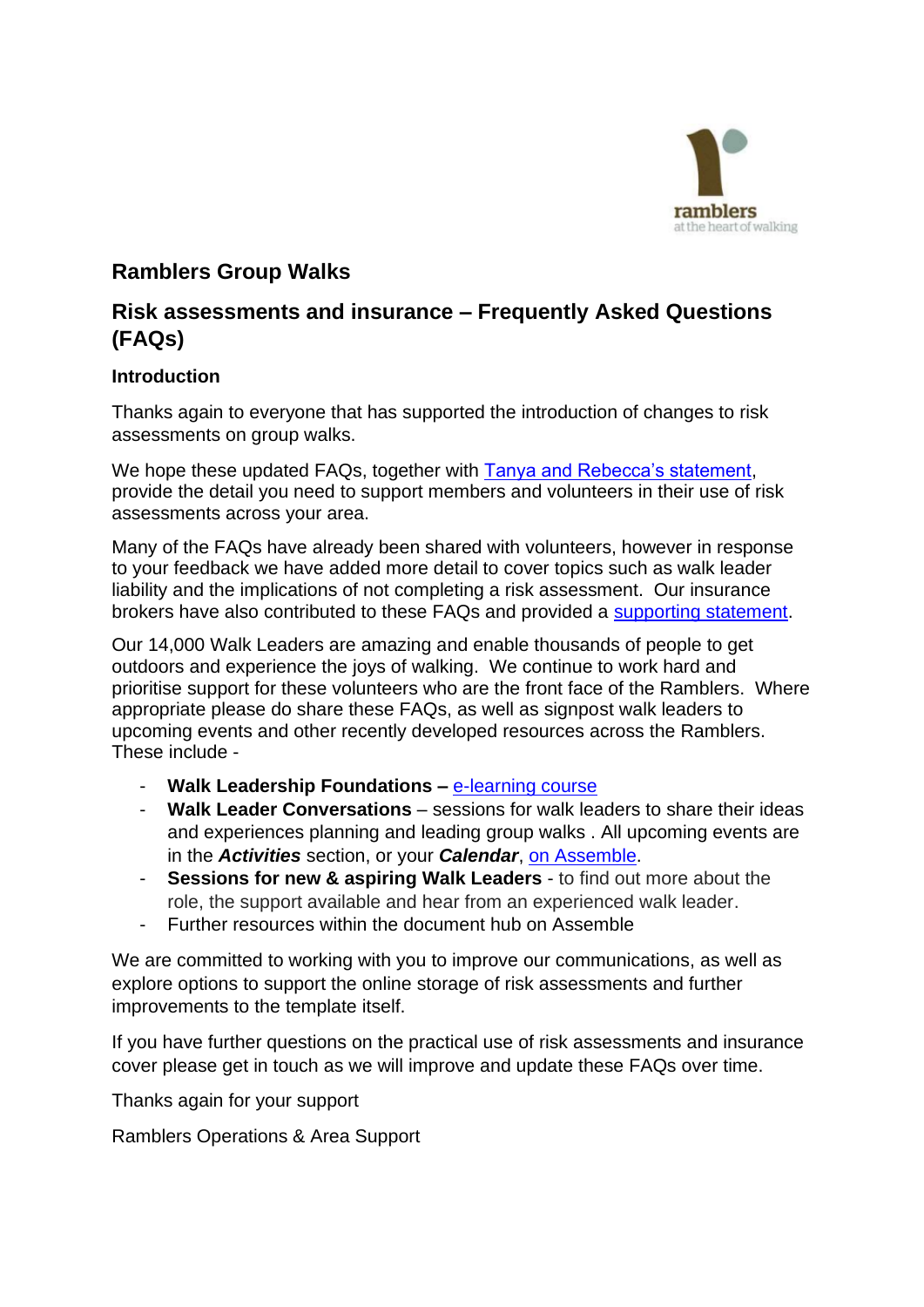### **Version 1 – 20th October 2021**

# **Risk Assessments**

| 1. Do we need to do a                           | Yes - you must complete a risk assessment for every group walk.                                                                                                                                                                                                                                                                                                                                          |
|-------------------------------------------------|----------------------------------------------------------------------------------------------------------------------------------------------------------------------------------------------------------------------------------------------------------------------------------------------------------------------------------------------------------------------------------------------------------|
| risk assessment for                             |                                                                                                                                                                                                                                                                                                                                                                                                          |
| every group walk?                               | There are two steps to completing the risk assessment:                                                                                                                                                                                                                                                                                                                                                   |
|                                                 | Identify potential hazards on your walk. We've added some<br>$\bullet$<br>categories to help guide you - but not all the sections will be<br>relevant to every walk.<br>Identify the steps you can take to minimise the risk of those<br>$\bullet$<br>hazards.                                                                                                                                           |
|                                                 | Please use our template to record your planning – most walk leaders<br>choose to do this on the recce. It should not take long (approx. 10<br>-15 minutes) to complete.                                                                                                                                                                                                                                  |
|                                                 | We need to keep a copy of the risk assessment for three years -<br>either as a paper copy or online. Walk leaders can keep this, or you<br>can nominate someone in your group.                                                                                                                                                                                                                           |
| 2. Why do we need to                            | Completing a risk assessment is a core part of Ramblers best                                                                                                                                                                                                                                                                                                                                             |
| do a risk                                       | practice and is a requirement of our insurers. Please see the                                                                                                                                                                                                                                                                                                                                            |
| assessment?                                     | supporting statement from our insurance brokers Howden.                                                                                                                                                                                                                                                                                                                                                  |
|                                                 | Walking is an inherently safe activity, and we all want it to be as fun<br>and easy as possible for walkers and walk leaders. The Ramblers<br>has some of the most experienced walk leaders across Great Britain<br>and we know that they take the reasonable steps necessary to<br>ensure that walkers are welcomed and safe on each walk.                                                              |
|                                                 | We have had a number of incidents reported over the years, with<br>only a few resulting in an insurance claim. As well as helping to<br>ensure and evidence that the activity is delivered safely, recorded<br>risk assessments perform a crucial role in allowing our insurers to<br>handle any claim efficiently and accurately. Without a risk<br>assessment, a claim could be refused.               |
|                                                 | Undertaking a risk assessment should not take a lot of time -<br>this is a simple record of the previously informal or<br>subconscious risk assessments that walk leaders already carry<br>out as part of their recce or other planning activities, and is all<br>part of how together, we manage risk.                                                                                                  |
| 3. Does a risk                                  | No. Most of our walks are incident-free, and claims arising from                                                                                                                                                                                                                                                                                                                                         |
| assessment make<br>the walk leader liable       | incidents on walks are very rare. The vast majority<br>of incidents that do occur are resolved without any blame.                                                                                                                                                                                                                                                                                        |
| for anything that<br>goes wrong on the<br>walk? | However, in the unlikely event that something goes wrong on the<br>walk, and someone is injured, or property is damaged, it's possible<br>that the injured party might decide to sue the Ramblers, the walk<br>leader, or another walker – depending on who they feel is to<br>blame. This has always been the case, and it's why we have<br>insurance in place to protect our walkers and walk leaders. |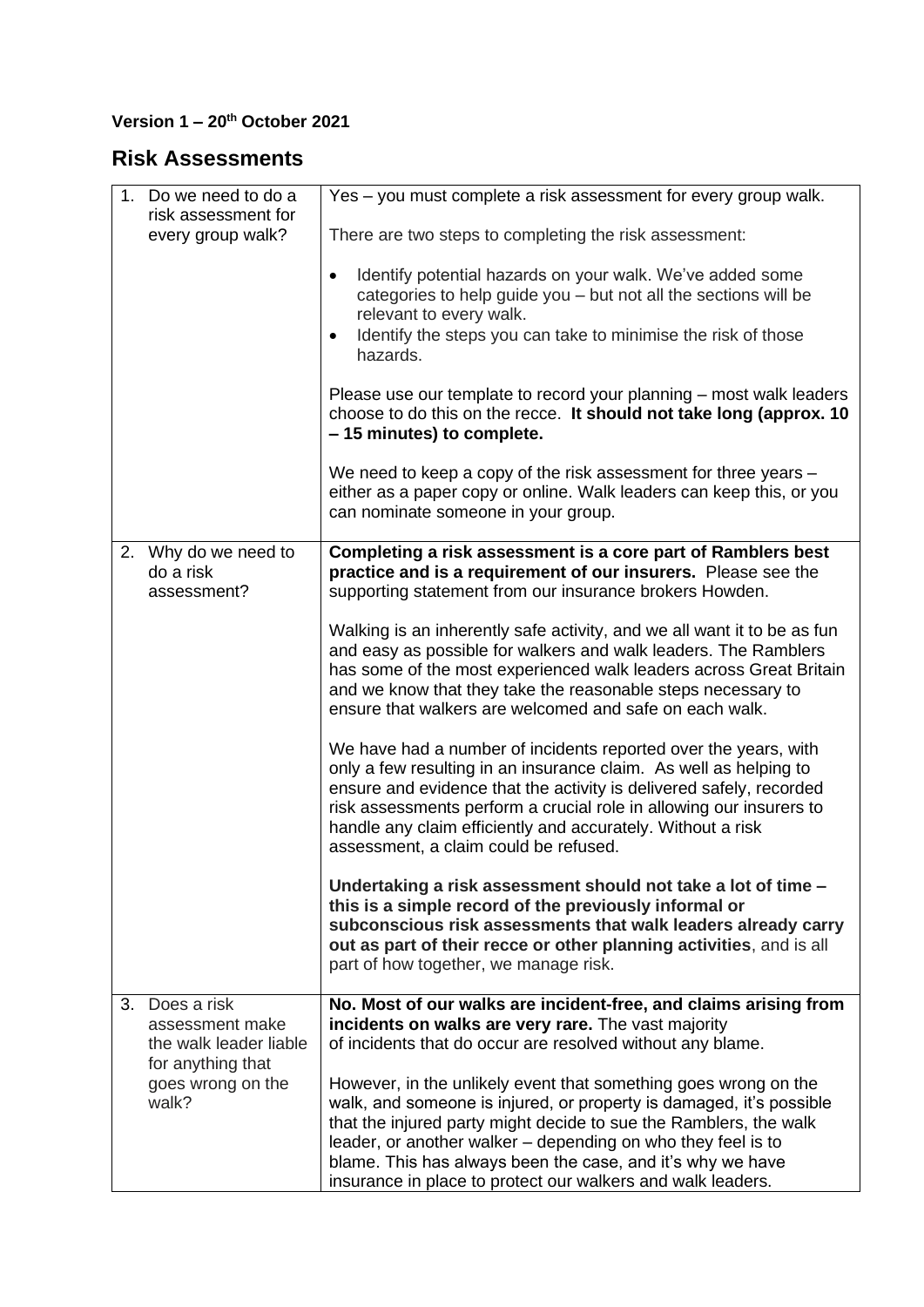|             |                                                                                                           | Doing a risk assessment doesn't make the walk leader more<br>liable for anything that goes wrong on the walk. By doing a recce<br>and filling in a risk assessment, you are helping to demonstrate that<br>you've prepared for the walk and thought about possible risks in<br>advance. If anything does go wrong, it's good evidence that you<br>were acting responsibly and doing the right thing, and it's less likely a<br>claim would be successful. |
|-------------|-----------------------------------------------------------------------------------------------------------|-----------------------------------------------------------------------------------------------------------------------------------------------------------------------------------------------------------------------------------------------------------------------------------------------------------------------------------------------------------------------------------------------------------------------------------------------------------|
|             | 4. What if something<br>happens that wasn't<br>included on the risk<br>assessment?                        | We know that it's not possible to plan for everything, and the risk<br>assessment isn't trying to catch anyone out. All we ask is that you do<br>your best to think about the risks and record these on the risk<br>assessment.                                                                                                                                                                                                                           |
|             |                                                                                                           | If something happens that wasn't included on the risk<br>assessment, walk leaders would still be covered by our<br>insurance, as long as your actions weren't deliberate or<br>reckless.                                                                                                                                                                                                                                                                  |
|             | 5. Do I need to do a<br>recce?                                                                            | We recommend that you do a recce for every walk, as close to the<br>date of the walk as possible.                                                                                                                                                                                                                                                                                                                                                         |
|             |                                                                                                           | You can use your recce to assess any hazards and plan the steps<br>you will take to reduce any risks that you identify. For example,<br>planning escape routes in case you need to cut the walk short,<br>checking for phone signal and finding where the group will stop for<br>rest breaks.                                                                                                                                                             |
|             | 6. What if I can't do a<br>recce - do I still need<br>to do a risk                                        | Yes. We strongly recommend you do a recce for every walk, but we<br>recognise that this may not always be possible.                                                                                                                                                                                                                                                                                                                                       |
|             | assessment?                                                                                               | If you can't do a recce, you must still complete a risk<br>assessment. Use maps, guidebooks or online tools to carefully plan<br>your walk, identify potential hazards, and make a note of any actions<br>you will take.                                                                                                                                                                                                                                  |
|             |                                                                                                           | You should also think about how you will manage risks that you can't<br>easily foresee – for example if a path is blocked on the route.                                                                                                                                                                                                                                                                                                                   |
| $7_{\cdot}$ | What do we do with<br>the risk assessment<br>once it's completed?                                         | We need to keep a copy of the risk assessment for three years -<br>either as a paper copy or online. Walk leaders can keep this, or you<br>can nominate someone else in your group to do this. You don't need<br>to send a copy to the Ramblers offices.                                                                                                                                                                                                  |
|             |                                                                                                           | We are exploring options to improve our approach to storing<br>these and will share and discuss ideas with area volunteers and<br>walk leaders over the next few months.                                                                                                                                                                                                                                                                                  |
|             | 8. Why do we need to<br>keep the risk<br>assessments for<br>three years $-$ it was<br>only 1 year before? | The change from one to three years was advised by our insurers, in<br>line with the limitation periods on personal injury compensation<br>claims within the UK.                                                                                                                                                                                                                                                                                           |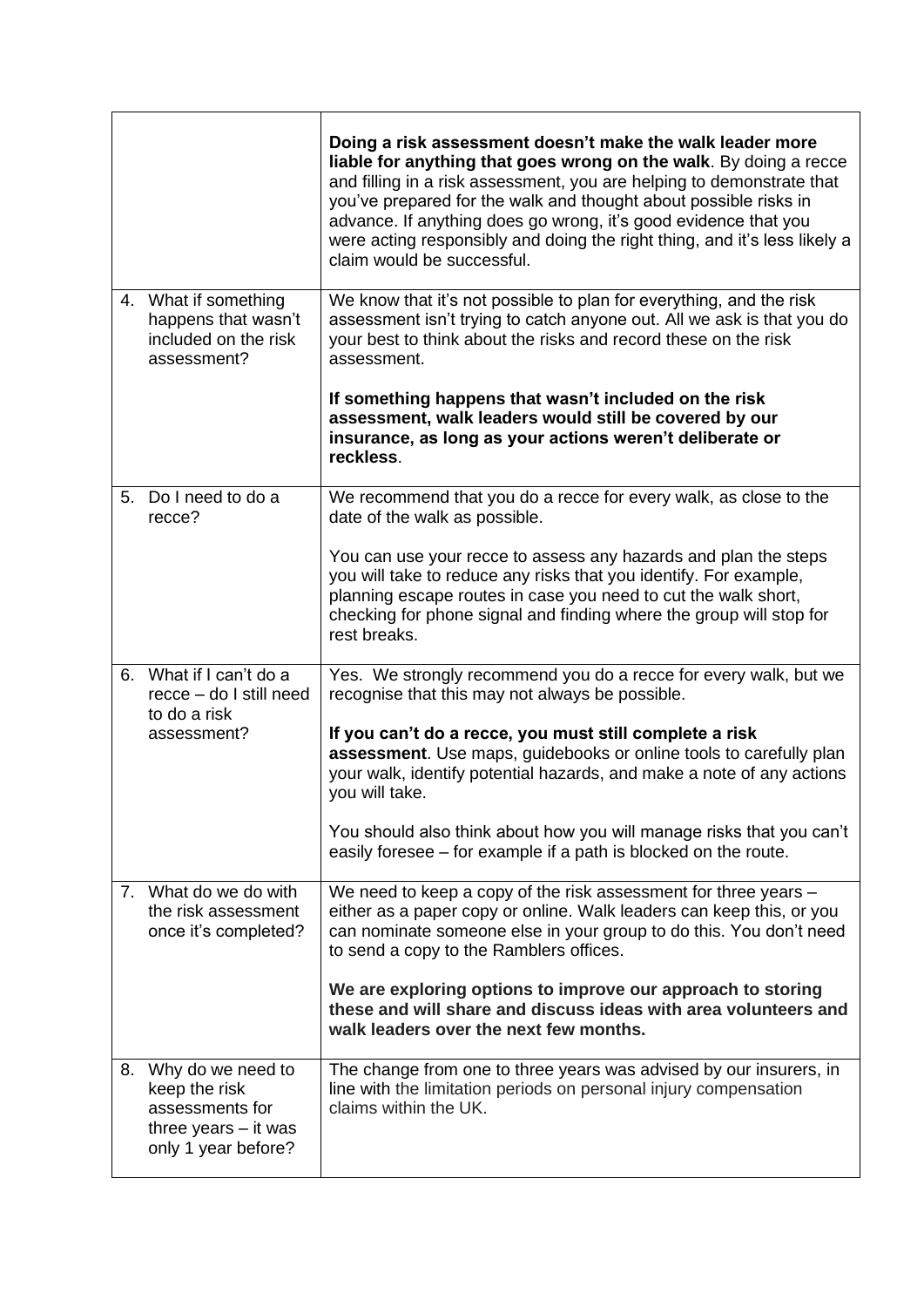| Was the risk<br>9.<br>assessment template<br>developed by the<br>Ramblers or the<br>insurers? Will you be<br>looking to review<br>this?                            | The template was developed by the Ramblers to meet our insurance<br>requirements. The insurers provided feedback and approved our<br>approach.<br>To support our approach, we spoke to several volunteers, including<br>walk leaders, and also liaised with other organisations.<br>In line with all our guidance and templates we will review the risk<br>assessment template over the next year to ensure it continues<br>to capture the appropriate risks and supports the Walk Leaders<br>as part of their planning.                                                                                      |
|--------------------------------------------------------------------------------------------------------------------------------------------------------------------|---------------------------------------------------------------------------------------------------------------------------------------------------------------------------------------------------------------------------------------------------------------------------------------------------------------------------------------------------------------------------------------------------------------------------------------------------------------------------------------------------------------------------------------------------------------------------------------------------------------|
| 10. The template is not<br>detailed enough to<br>be a true assessment<br>of risk                                                                                   | We have deliberately kept the template simple and appropriate<br>for the types of activities we deliver. Our insurers recognise that<br>we are a charity with all activities delivered by volunteers and that<br>walking is inherently a safe activity $-$ so are happy with the approach<br>being taken.<br>If you feel you need to expand on or have additional hazards or<br>items to include on your risk assessments, please do so.                                                                                                                                                                      |
| 11. Can we include a<br>disclaimer or tell<br>walkers that they are<br>walking at their own<br>risk?                                                               | We don't recommend telling walkers that they walk at their own risk,<br>since it's unlikely to be helpful in the event of an incident and might<br>put people off from walking with us. We still have a duty of care to<br>everyone on our walks, and a waiver or disclaimer doesn't remove<br>this.                                                                                                                                                                                                                                                                                                          |
| 12. Are you going to<br>provide additional<br>training to support<br>Walk Leaders to use<br>risk assessments<br>and / or encourage<br>sharing of best<br>practice? | Yes. Managing risk is an important part of our training and support<br>for Walk Leaders. It is included within the Walk Leadership<br>Foundations course and in other supporting guidance.<br>We have also established a series of Walk Leader Conversations<br>(see links within the intro) to help share good practice on a number<br>of topics.<br>We recognise that there is a huge wealth of knowledge and<br>experience across our fantastic Walk Leaders and are keen to find<br>new and innovative ways to help share good practice and facilitate<br>conversations between new and existing leaders. |
| 13. Are risk assessments<br>standard practice<br>across other<br>organisations?                                                                                    | Risk assessments are standard practice for organisations that deliver<br>any outdoor activity which is open and accessible to the public.<br>We have liaised with a number of organisations to understand and<br>learn from what they do - these included the U3A, National Trust,<br>British Mountaineering Council, Paths for all, LDWA, Sport England<br>and sportscotland.                                                                                                                                                                                                                                |
| 14. Can you give us<br>more notice when<br>similar changes are<br>made?                                                                                            | We started communicating about changes to risk assessments back<br>in June and have had several conversations with walk leaders and<br>volunteers about the need for these to be completed.<br>We do however recognise that more could have been done to work<br>with area leaders at an earlier stage to ensure they feel confident to                                                                                                                                                                                                                                                                       |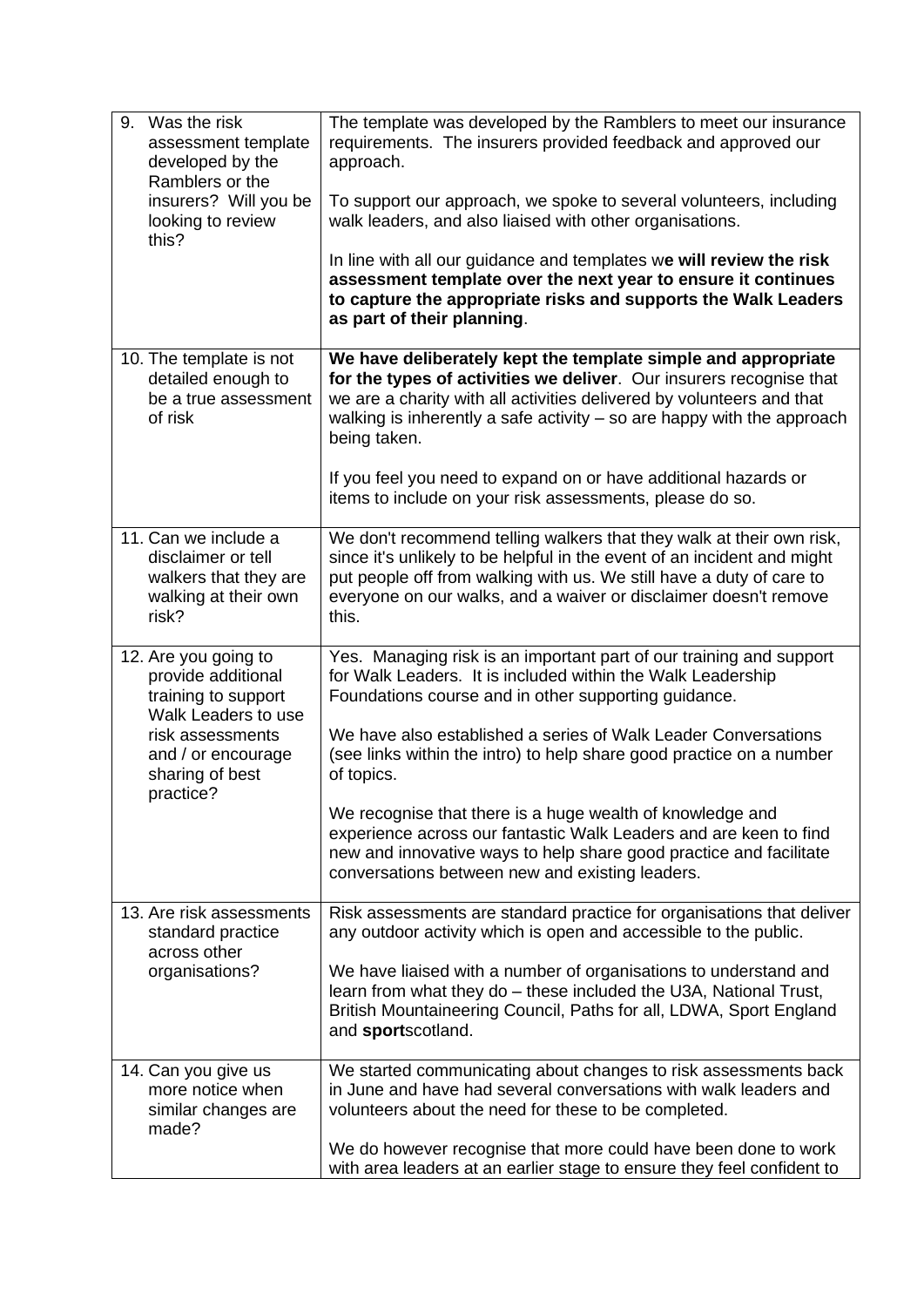| work with you in the future. |  | support their groups and other volunteers. We are sorry that we<br>haven't always got this right and are committed to improving how we |
|------------------------------|--|----------------------------------------------------------------------------------------------------------------------------------------|
|------------------------------|--|----------------------------------------------------------------------------------------------------------------------------------------|

### **Insurance**

| 15. Who is covered by<br>the Ramblers<br>insurance?               | The Ramblers provides two types of insurance to protect our<br>members and volunteers in case anything goes wrong during a<br><b>Ramblers activity.</b>                                                                                                                                                                                                                                                                |
|-------------------------------------------------------------------|------------------------------------------------------------------------------------------------------------------------------------------------------------------------------------------------------------------------------------------------------------------------------------------------------------------------------------------------------------------------------------------------------------------------|
|                                                                   | Liability insurance - this provides cover for damages or legal costs if<br>someone is injured, or property is damaged because you did<br>something wrong - as long as your actions weren't deliberate or<br>reckless. This covers both members and volunteers.                                                                                                                                                         |
|                                                                   | Personal accident insurance - this can provide insurance to you or<br>your family in the unlikely event you're seriously injured while<br>volunteering for the Ramblers. This is just for volunteers.                                                                                                                                                                                                                  |
|                                                                   | To understand who is volunteering with the Ramblers we ask that<br>every volunteer is recorded on our volunteering website Assemble.                                                                                                                                                                                                                                                                                   |
|                                                                   | For further information on the conditions of our insurance please<br>refer to these two guides which have been produced together with<br>our insurance brokers. They are both on Assemble together with the<br>insurance summary and certificates -                                                                                                                                                                    |
|                                                                   | Your Guide to Ramblers Insurance<br><b>Walk Leader factsheet</b>                                                                                                                                                                                                                                                                                                                                                       |
| 16. Would a walk leader<br>be covered by the<br>insurance if they | Completing a risk assessment is a core part of the Ramblers best<br>practice and is a requirement of our insurers.                                                                                                                                                                                                                                                                                                     |
| have not completed<br>the risk<br>assessment?                     | A claim could potentially be refused by our insurers for<br>deliberately failing to undertake and record risk assessments or<br>deliberately failing to follow the guidance. This would leave the<br>individual walk leader/group exposed to managing a claim, legal<br>defence costs and any award without insurers support.                                                                                          |
|                                                                   | As well as helping to ensure and evidence that the activity is<br>delivered safely, risk assessments perform a crucial role in allowing<br>the insurers to handle claims efficiently and accurately. Whether that<br>is to mount a strong and robust defence of potential claims or to<br>ensure swift settlement if liability is confirmed.                                                                           |
|                                                                   | In the unlikely event that something goes wrong, and it results in a<br>claim then the individual circumstances will be looked at. Without<br>the written risk assessment, insurers are reliant on witness evidence,<br>which will likely be challenged by a claimant. A risk assessment<br>written and recorded prior to the activity is much more robust<br>protection for Walk Leaders and the Ramblers as a whole. |